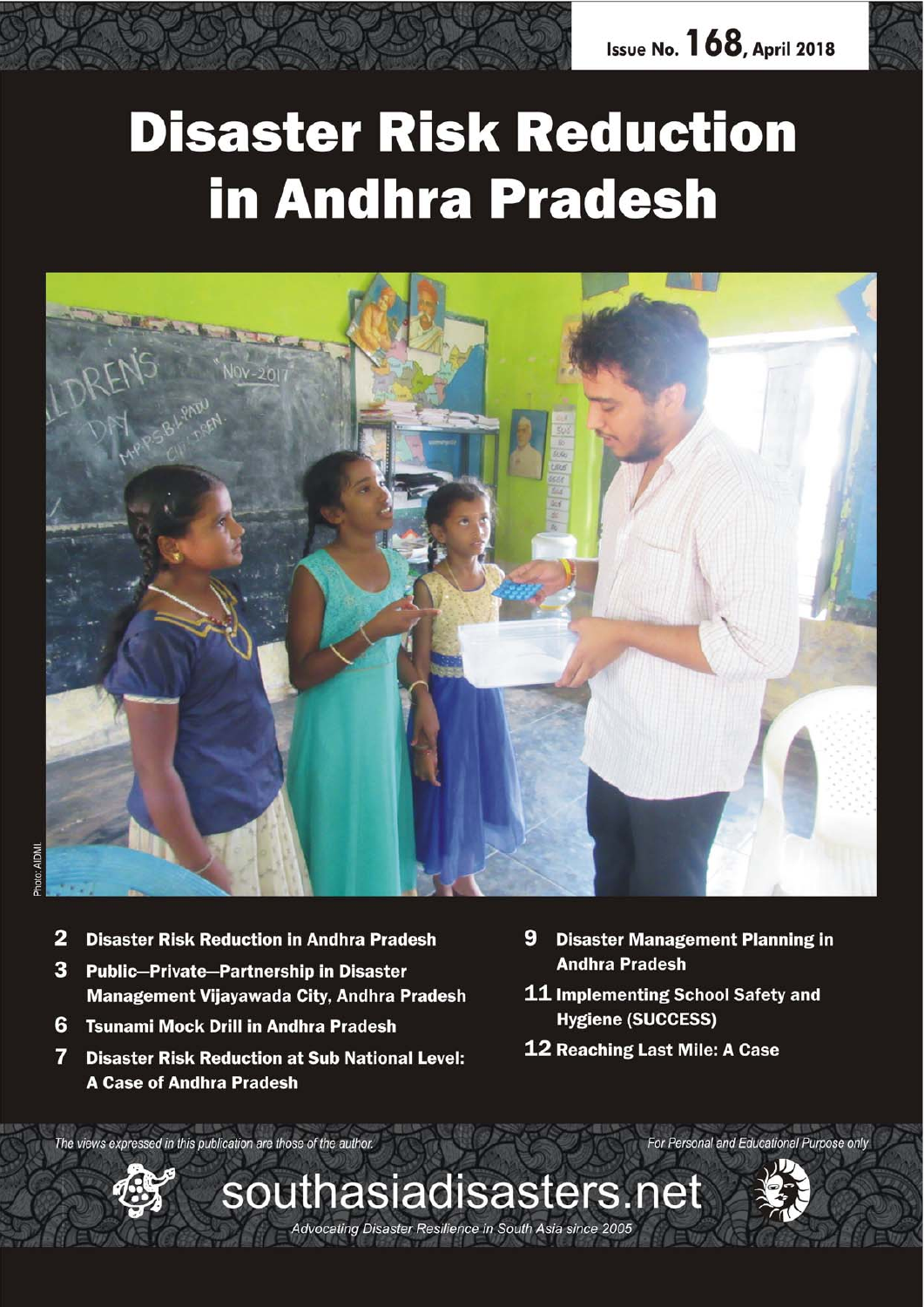## **INTRODUCTION**

## Disaster Risk Reduction in Andhra Pradesh

Andhra Pradesh has always been a leader among all the Indian states in reducing the disaster and climate risks faced by its citizens. Other Indian states have followed in its steps. Let us look at some of the recent initiatives in Andhra Pradesh which indicate an emerging trend in India.

First, Andhra Pradesh is piloting Public Private Partnership (PPP) in Disaster Risk Reduction (DRR) in the cities of Vijayawada and Vishakhapatnam. These two cities are engines of economic growth for Andhra Pradesh and this is a welcome pilot initiative to protect the growth and prosperity of these cities from risk. This initiative must be closely watched, and lessons be drawn to share with other states and coastal cities so that PPP in DRR at state level becomes a wide scale reality in India in next three to five years. So that India's economic growth in coastal cities is protected. This pilot can lead to larger things such as improved collaboration between various institutes and agencies, establishment of Centre for excellence and an urban observatory system that facilitates sharing of best practices of PPP.

Second, Andhra Pradesh is investing in the "Last mile" of Early Warning Systems (EWS), which is a key to rapid response and reduction in loss of life and livelihood in India. Most of the times, the loss and damage attributed to disasters is caused because of the disruption of the last mile of early warning mechanisms.

Comprehensive and concentrated efforts for implementation of policies until the last mile is reached is a must. Coverage of most vulnerable citizens of Andhra Pradesh especially physically challenged, dalits, children and women is the top priority. Andhra Pradesh established lightening alert system, mass messaging system and EWS dissemination system for hazard–location specific warnings to its citizens. These systems are a welcome addition. What is needed now is the preparedness audit to ensure that the systems are ready to respond.

Third, Andhra Pradesh is building capacities of its school to be centres of disaster risk reduction (DRR) in the communities that surround the schools. Andhra Pradesh has made collaborative effort with UNICEF, Education Department and the Andhra Pradesh state disaster management authority (APSDMA) for school safety which is unfolding with success. Addressing schools of four costal districts covering 39000 school children exposed to high risk of cyclone, floods and tsunami is the focus of this initiative. Capacity building of teachers, students and officials is ongoing and driving the message of behavioural transformation to all is underway.

Fourth, far more attention is given to sub national processes in Andhra Pradesh than any other states in India.

For tacking emergencies and risk mitigation in an effective manner, SEOC, 13 DEOC, EWDS, Lightning alert and monitoring systems are set up. In addition, ADR and APSDRF are established for more than 3.3 million vulnerable citizens. This is one of the largest coverage of citizens. More than 50 national, state, regional and village level programmes in 2017–2018 aimed at building these capacities at subnational level. Coverage of 11,900 stakeholders is estimated. Capacity building tool and online platform for integrating capacity building at state level has been developed. Establishment of Andhra Pradesh Disaster Research Centre with Geospatial Laboratory and Chemical Emergency Management Platform are also under way.

Fifth, preparedness against tsunami is also on the Andhra Pradesh agenda. Although, the risk of tsunamis is not that great in Andhra Pradesh, it is prudent to be prepared against such a threat because the loss of life and property from a tsunami can be huge. Since the 2004 Indian Ocean tsunami, Andhra Pradesh has taken systematic steps to be prepared for possible tsunami on its coast. One of the best ways to do is to conduct mock drills on the coast and that is what Andhra Pradesh is doing.

These mock drills provide an opportunity to the authorities to test their preparedness and response time. NDMA and Indian National Centre for Ocean Information Services are taking lead to synchronise information exchange, operational process flow, and multi stakeholder coordination. In the end, what matters is the quality of individuals who lead these preparedness processes. More investment of money and power in such individuals, from Andhra Pradesh and India, is the key to the tsunami preparedness in the east coast.

By taking the aforementioned measures, Andhra Pradesh has not only built the resilience of its citizens but has also offered lessons for other Indian states to emulate.

**– Mihir R. Bhatt**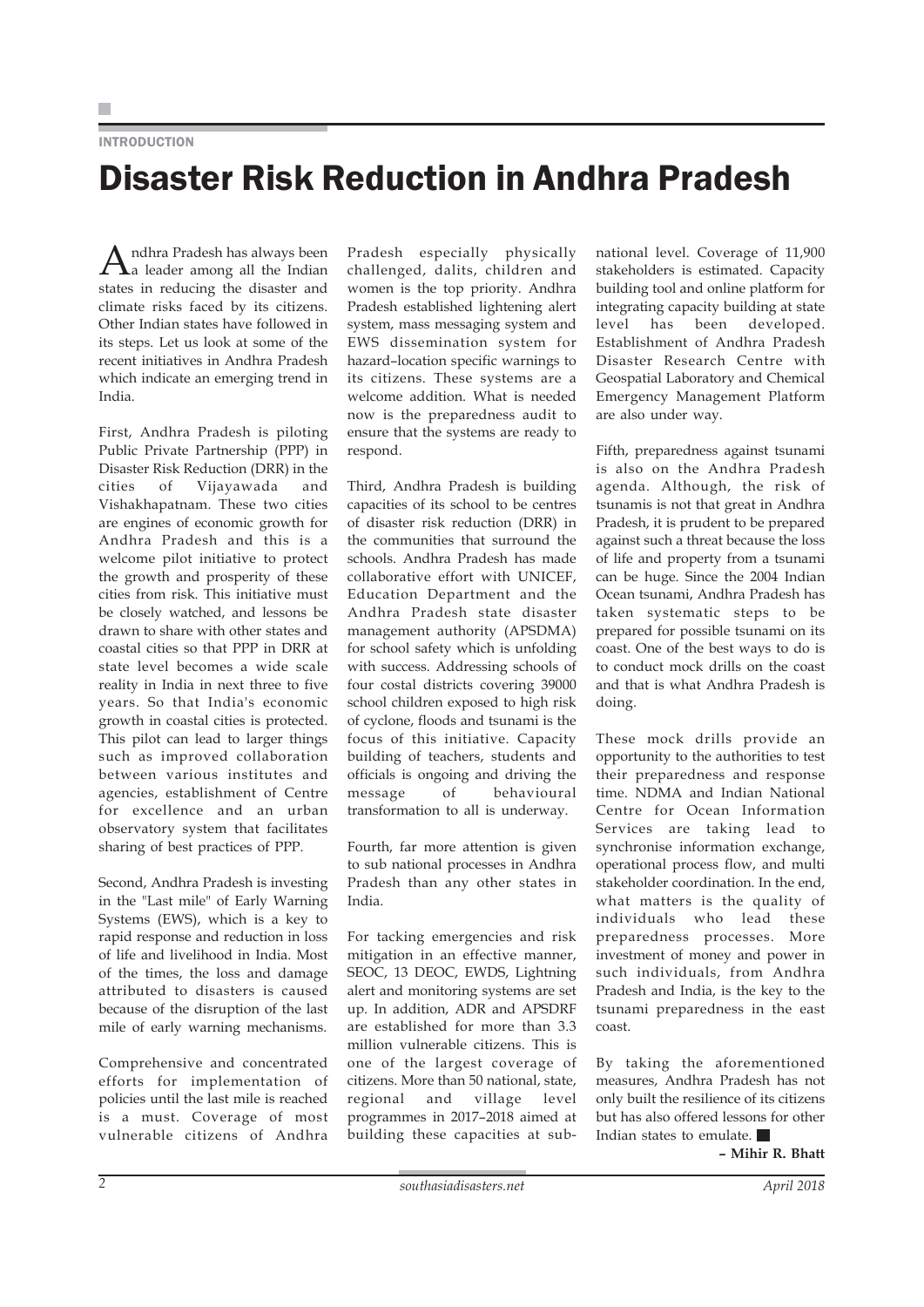PRIVATE ENGAGEMENT FOR DRR

## Public—Private—Partnership in Disaster Management Vijayawada City, Andhra Pradesh



## ntroduction

**Introduction**<br>Traditionally, in India the private sector and business houses have been supporting post-disaster activities. The areas and nature of activities have been predominantly governed by business interests and philanthropic considerations. Public policies governing investment of private sector through Corporates Sector Responsibility (CSR) initiatives have been a major incentive for post disaster investments by private sector. Many corporate agencies and media houses have worked through local authorities and NGOs or local organisations to provide immediate support to the affected communities by providing relief materials. They have during the early or midterm recovery phase undertaken village based activities like construction or repairing of permanent social infrastructure (drinking water facilities, Schools, Anganwadi, Community centers); individual

housing besides supporting livelihood generation through skill building. Associations such as CII, ASSOCHAM, HCC, FICCI, through organisation of conferences, exhibitions and workshops, have promoted awareness and learning. Businesses have also started addressing disaster risk through the channel of Business Continuity Planning.

## Need for Public Private Participation in Disaster Risk Reduction

In general businesses are vital actors in the societies in which they operate. They act as employers, producers of goods and services, operators of critical infrastructure, consumers of public and other private sector services, taxpayers, and many more. Disruption in business activity can lead to major economic losses and can significantly impact the long-term growth of national/regional/local economies.

Disasters can damage exposed and vulnerable factories, offices and other facilities and resources, interrupting and paralysing output and business processes. But disaster risk does not stop at the factory gate. Businesses depend on infrastructure and urban systems run by utilities and the public sector. Critical infrastructures such as transportation, communications, and power infrastructures are particularly vulnerable to shocks and disturbances as they are highly interconnected and interdependent. Hence, one failure can have a domino effect and lead to failures throughout the chain affecting various sectors and locations. Damage to transport and energy networks, ports and airports or to neighbourhoods where employees live interrupts business and imposes additional costs. When business is interrupted, skilled workers may leave, market share may be lost to competitors, relationships with key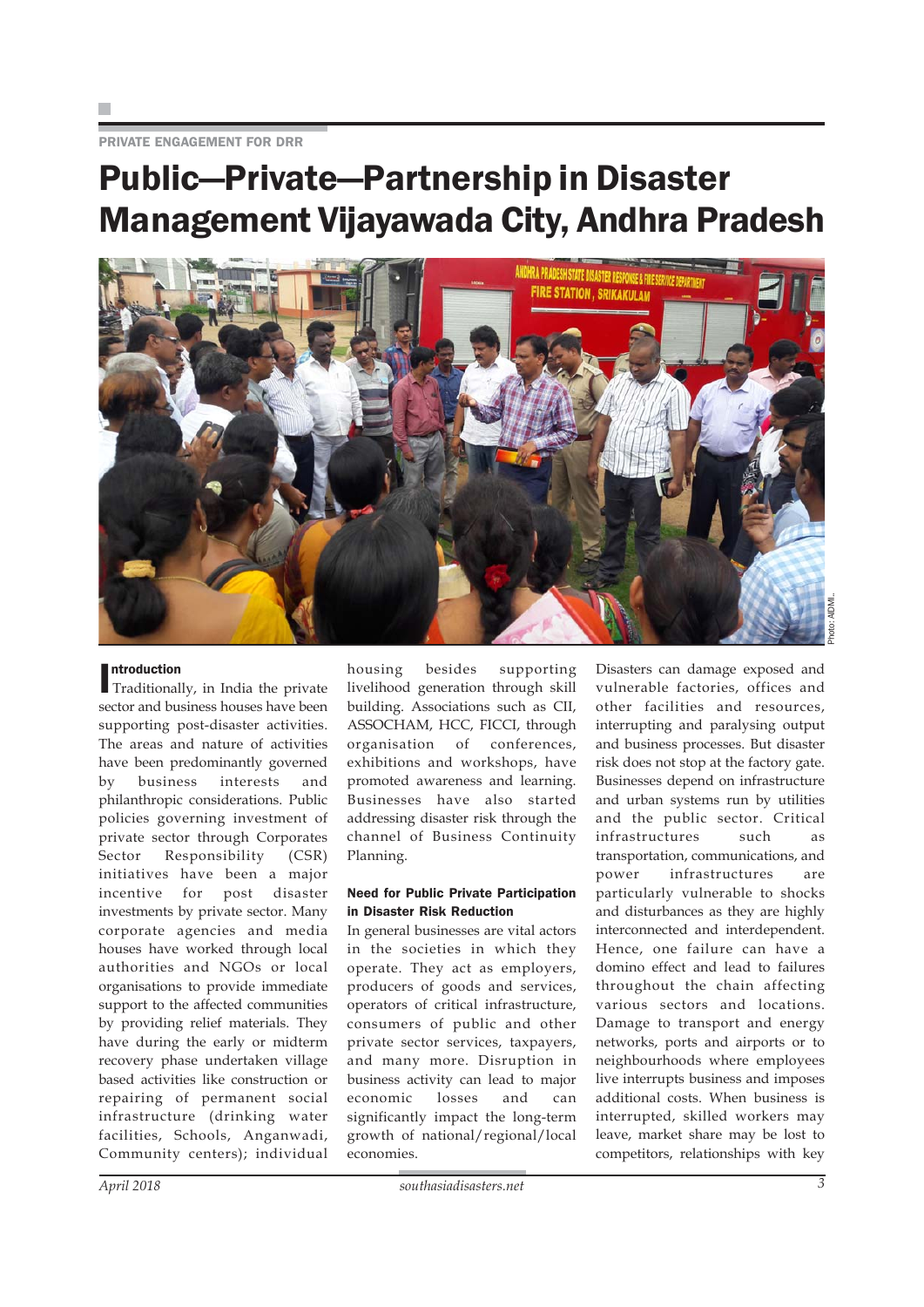suppliers and partners may be severed and confidence and reputation may be eroded.

However there is need to further strengthen these practices in the region through integrating disaster risk information into investment decisions; building public-private risk governance and disclosing disaster risks and costs on business balance sheets. Companies are beginning to move in this direction, identifying disaster hot spots in their supply chains, reporting on risk reduction measures and forging partnerships local with municipal governments.

**Private Sector Involvement in Disaster Risk Reduction in Andhra Pradesh:** At present, many of the private companies are collaborating with Government in the areas of Energy, Waste Management, Education, Health & Water and Sanitation etc. Such collaboration needs to be replicated in fast growing urban areas particularly in Smart City projects. In view of the declaration of Visakhapatnam and Amaravathi as Smart cities in the State, there are huge opportunities. These cities are growing very fast, even in somewhat unplanned manner undermining the principle of ecology and environment making them unsustainable and vulnerable. Therefore, there are ample opportunities for private sector in not only contribution in developmental projects but incorporate DRR and CCA for sustainability and building resilience to people and infrastructure in partnership with the government.

**Vijayawada Municipal Corporation support and encouragement in PPP engagement in the city:**

## **City Risk Profile:**

• Vulnerable divisions: Krishna floods prone to 8 divisions, Budameru floods prone to 17 and Rock slides prone to 10 divisions in Vijayawada City.

- Zone-III Earthquake likely impact in the range of 5 to 6.9 on Richter scale.
- 5 Steep hills in the city rick pose to population.
- 33 cyclones passed on to the district with a range of 100 to 150 km.
- High temperature and heat waves [46-49 degrees] in every summer season.
- High concentrations of emissions in the ambient environment [CO, NOX, SOX, PM].
- Low lying area and inadequate drain system.
- Impending health hazards due to high automobile emissions.

## **The project is being funded by UNDP-USAID with the objectives of the project:**

- To reduce disaster risk in urban areas by enhancing institutional Andhra Pradesh cities to integrate climate risk reduction measures in development programs as well as to undertake mitigation activities based on scientific analyses, and
- To enhance community resilience in Andhra Pradesh cities and manage climate risk in urban areas by enhancing the preparedness.

The hydro-meteorological hazards such as heavy rains, floods, storm surge, heat waves have enormous impacts on socio-economic systems endangering human lives, disrupting livelihood systems, and derailing the process of social and economic development. In recent decades, climate variability and climate change have compounded the severity of risks in urban areas, as it is expected to alter the frequency and complexity of climate hazards. The project aims to enhance the resilience of institutions and city dwellers and to promote adaptation

to climate change and manage climate risks.

**Since 2014, VMC is being implemented through GOI-UNDP Disaster Management Project in the City and the following core interventions have been completed under the project:**

- City Disaster Management Plan [CDMP] - Prepared.
- Hazard Risk & Vulnerability Assessment [HRVA] - Study conducted.
- Capacity building of stakeholders to key officers and community [Training].
- Strengthening Early Warning system- EWS [based on Early Warning System recommendations] - Study conducted.
- Sector plan to mainstream Disaster Risk Reduction [Mainstreaming] - Prepared.
- Knowledge Management on Disaster Risk Reduction and Climate Change Adaptation.

Vijayawada climate is very much dependent on the geography with a river flowing through it, the Indrakeeladri hills on the west and the Budameru river in the North, the Northern, North-western and Southwestern parts of city are covered by range of hills. Moreover, overall the climate of the city is tropical with hot summer, humid and moderate winter. The city receives good amount of rainfall from South-West & North-East Monsoon.

### Consultation Workshop on PPP

In the month of August 2017, a half day consultation meeting was organized by VMC-UNDP by involving key Public and Private agencies based in Vijayawada City and Krishna District in particular, aimed to sensitize the risk, vulnerability and hazard profile of Vijayawada city, status of Disaster Management initiatives in the city and further discussions on DRR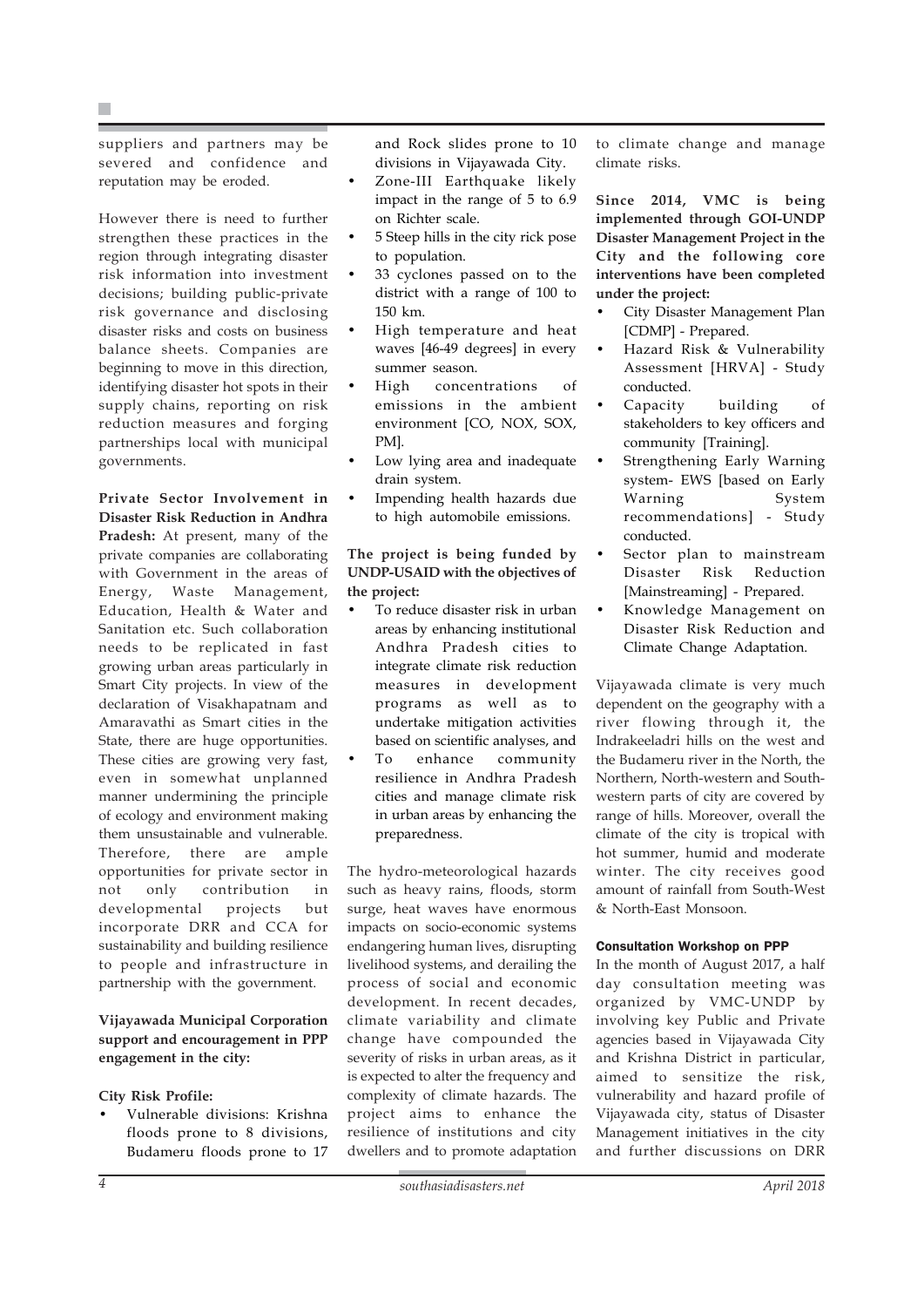initiatives, best practices and interventions for building resilience practices by firms/agencies and possible areas of collaboration in the city viz., Education, Training, Early Warning, Mitigation and Adaptation issues, etc. The workshop has not only sensitized the PPP on the importance of DRR and but identified and understood the areas of intervention/s for building resilience of Vijayawada City by minimizing impact of natural and human induced disasters.

## Institute /Agencies for Collaboration

- Establishment of Centre of Excellence at Krishna University, Machilipatnam-Understanding risk through Education & Training by establishment under chairmanship of Prof. S.Ramakrishna Rao, MSc. Ph.D, Vice-Chancellor, Krishna University, Machilipatnam, Government of Andhra Pradesh.
- Establishment of Urban Observatory System at CCC-VMC by involving E-Centric Solutions Private Ltd-Strengthening city governance system by establishment of Urban Observatory System at Command Control Center [CCC] Vijayawada Municipal Corporation; Addressing Urban issues, Public Private Partnership, Early Warning System, urban risk reduction and climate change adaptation issues - developing city risk index and building resilience under chairmanship of Shri J. Nivas, IAS., Commissioner, Vijayawada Municipal Corporation.
- Partnership with Jawaharlal Nehru Technological University, Hyderabad for establishment of Early Warning System for Landslide, rock slide and urban floods, etc. under leadership of Dr. K.Lakshamanarao and Dr.

D.Srinivasa Rao of JNTU, specialist in Urban floods and Early warning system, Government of Telangana.

#### Potential areas for Interventions

The following areas have been identified for engagement of players in Disaster Risk Reduction and Climate Adaptation:

- **Establishment of Centre of Excellence** (COE) **in Disaster Management at Krishna University, Machilipatnam** – This Center (COE) can have tie ups with NASA, ISRO, IMD & ANDHRA PRADESH State Remote Sensing Agency for developing real time hazard measures and share them with city and district administrations for preparedness and building strong response. The Centre also promotes research work on local risk/hazards to focus on urban floods, heat waves and storm surge etc. in coastal/cities in the state of Andhra Pradesh (1st Priority of SFDRR).
- **Urban Observatory System (UOS) based at VMC:** The primary objective of the UOS is to establish a platform for Public and Private Partnership [PPP] to work on urban issues, strengthening Andhra Pradesh's cities for better governance, establishment of early warning systems. Such PPPs can help in leveraging the role of private stakeholders in managing risk and building urban resilience. The UOS has also facilitated knowledge management and sharing of best practices with municipal corporations and town administrations in the state along with a host of other private and philanthropic entities such as Reliance Foundation, TATA Trusts, Apollo Hospitals, IT Association, Hyderabad and Local NGOs, etc. (2nd Priority of SFDRR).
- **Jawaharlal Nehru Technology University, Hyderabad - Centre of Excellence of Disaster Management Unit:** This center has been working on a pilot project to monitor landslides and rockslides and issue early warnings for the same. The center is working in the vulnerable hill areas of Andhra Pradesh to issue early warnings against landslides to the local communities residing there (pilot project for EWS).
- **Waste Management and Minimization** in Partnership with Andhra Pradesh Pollution Control Board, Vijayawada The initial discussions were held with the Pollution Control Board officials on the proposal for reduction of risk that arises due to heavy downpour and inundation due to heavy rains and floods in the city. Since the topography is mostly flat, the low lying areas and vulnerable location of the city will be central to the efforts of reducing water logging and controlling contamination.

**Budget Proposed:** UNDP allocated budget Rs. 15 lakh for Vijayawada city to initiate PPP engagement with key potential players in the city, based on the expression of interest by firms/agencies the fund will be used for DRR and CCA initiatives by the Vijayawada Municipal Corporation. The potential initiatives to be finalized after final consultation meeting with TERI and The Energy and Resource Institute with VMC in presence of USAID, the team will be visiting city during 2nd week of May 2018. The required technical support will extend by TERI and IIHS-Indian Institute of Human Settlement, Bangalore.

**– Mr. J. Nivas,** IAS, Commissioner, *and* **Mr. Sattar S. Abdul,** Project

Officer, Disaster Management Vijayawada Municipal Corporation, GOI–UNDP DM Project, Vijaywada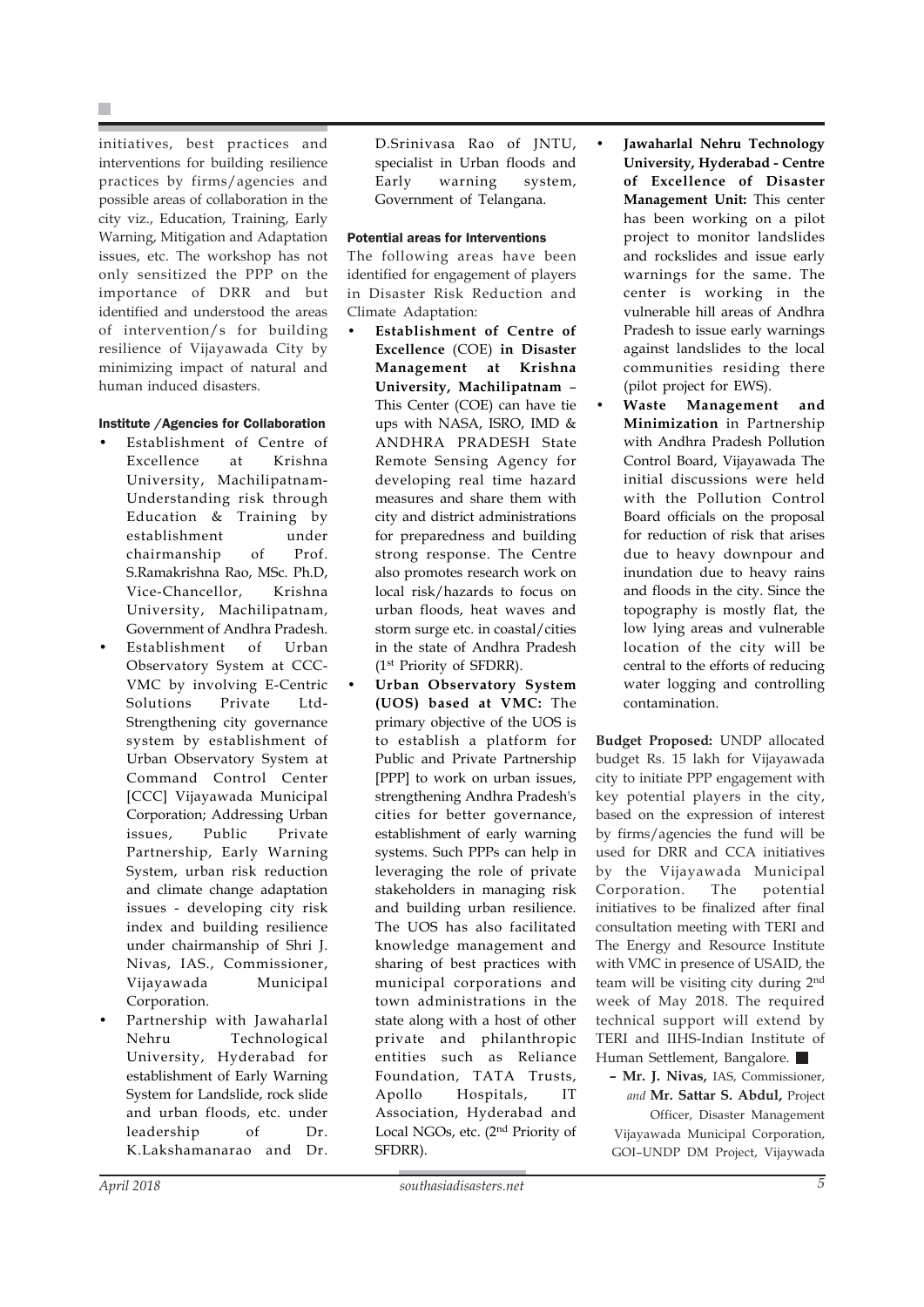### PREPAREDNESS IN ANDHRA PRADESH

## Tsunami Mock Drill in Andhra Pradesh

Tsunamis have caused damage locally in all ocean basins. There have been more than 2,000 tsunamis observed over the past 4,000 years, 1,100 of which have been confirmed by scientific research. For confirmed tsunamis, the distribution by source region shows 73% have occurred in the Pacific Ocean, 16% in the Mediterranean and Black Sea, 6% in the Caribbean Sea and Atlantic Ocean, and 5% in the Indian Ocean. Of these, 84% of the tsunamis were triggered by earthquakes, and 14% by earthquake-generated landslides.

Finally, more than 99% of all casualties have been caused by local or regional tsunamis that have impacted shores within minutes to several hours, highlighting national and local preparedness as the key important activities for mitigating losses due to tsunamis.

The 2004 Indian Ocean tsunami, which killed about 230,000 people in 14 countries with nearly 170,000 estimated in northern Sumatra, Indonesia alone, highlighted the fact that tsunamis can (and will) occur in all ocean basins, and can happen at any time. In the aftermath, under the auspices of the Intergovernmental Oceanographic Commission (IOC) of the United Nations Educational, Scientific, and Cultural Organization

(UNESCO), three new Intergovernmental Coordination Groups (ICG) for tsunami warning and mitigation systems were established in the Indian Ocean (ICG/IOTWS), the Caribbean and adjacent regions (ICG/CARIBE EWS), and the North-eastern Atlantic, the Mediterranean and connected seas (ICG/NEAMTWS). These have been developed based on experience from the oldest system, ICG/PTWS established in 1965.

Tsunamis are unique from other hazards because of their fast-onset and non-predictable character; we do not know when the next tsunami will hit or where, and when it does happen, the hazard impacts us with little notice and therefore little time to prepare. This puts a tremendous responsibility on countries to prepare ahead of time through planning, development of agreedupon standard operating procedures, and practice through exercises.

The National Disaster Management Authority and Indian National Centre for Ocean Information Services (INCOIS) jointly conducted the Multi-State Tsunami Mega Mock Exercise on November 24, 2017 in the eastern cost of India (in the States of Andhra Pradesh, Odisha, Tamil Nadu and West Bengal). To synchronize information exchange and operations process flow, multistakeholder coordination meetings and table top exercises were organised at National Level and State level in advance of the mock exercise.

INCOIS issued the mock bulletins in line with the scenarios generated by NDMA and all the Concerned State/ UT and District level officials responded to the bulletins within the predefined response times. The respective States activated their State Emergency Operation Centers and District Emergency Operation Centers States and the event was continuously monitored till the situation was declared as 'normal'. People from the preannounced villages were evacuated and accommodated at cyclone shelters or available community infrastructure. Approximately 1,53,712 people were evacuated to safe places during the mock drill, and it was observed as excellent participation compared to the previous tsunami mock exercises.

The drill provided an opportunity to the State and District disaster management authorities to test their Standard Operating Procedures and to enhance coordination between emergency support function departments.

The Intergovernmental Coordination Group for the Indian Ocean Tsunami Warning and Mitigation System (ICG/IOTWMS) has decided to organise an Indian Ocean Wave Exercise (IOWave18) on September 4-5, 2018. The scheduled international exercise will further enhance the tsunami preparedness efforts of India to achieve disaster resilience in coastal communities. **– Mr. Faisel Iliyash,** Disaster

Management Expert, APDRP, Guntur, Andhra Pradesh



*Source: https://www.deccanchronicle.com/nation/current-affairs/251117/mock-drills-held-in-view-of-tsunamiwarning-in-andhra-pradesh.html*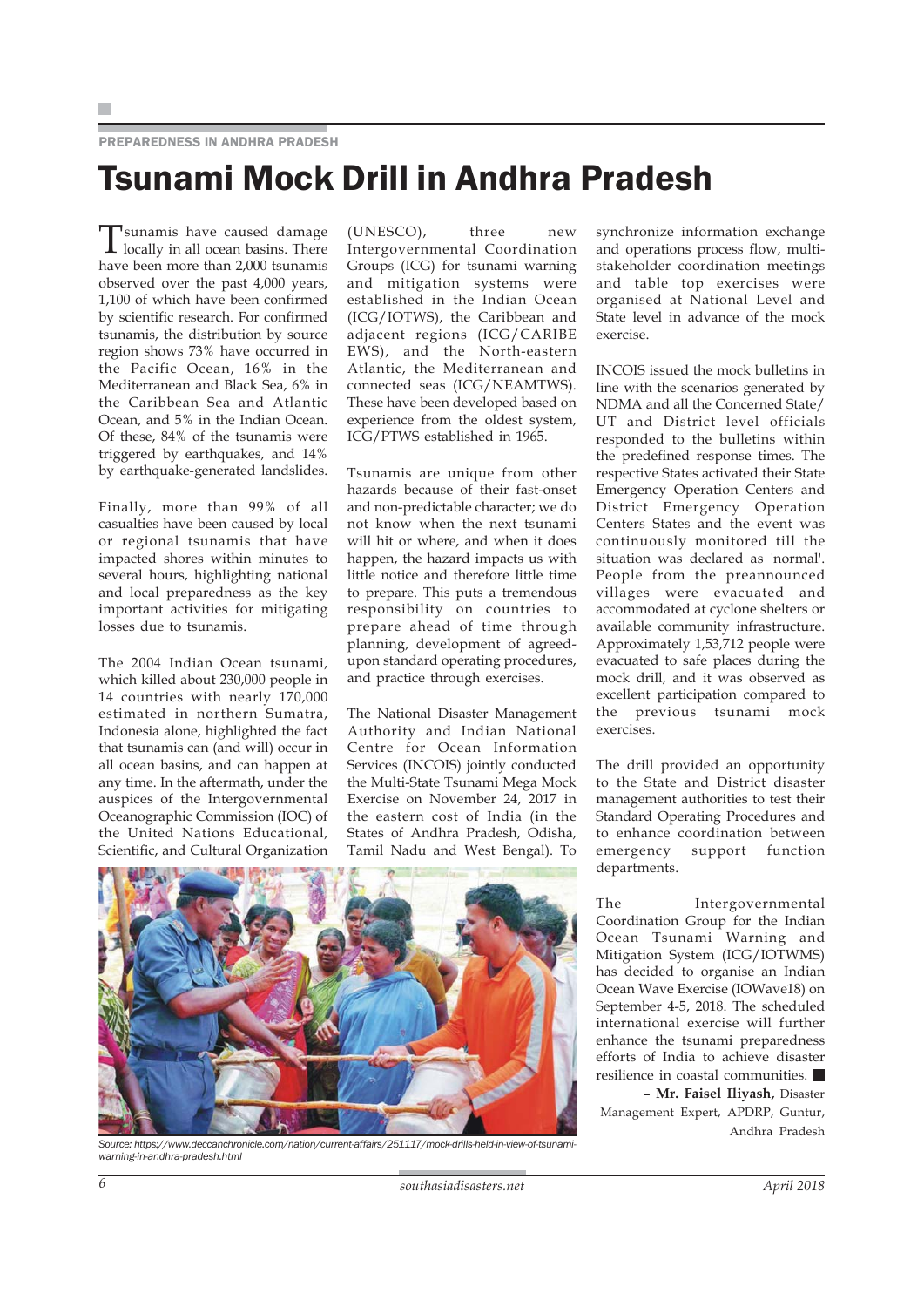## DRR AT LOCAL LEVEL

## Disaster Risk Reduction at Sub National Level: A Case of Andhra Pradesh

Andhra Pradesh is exposed to<br>Cyclones, storm surges, floods, heat waves and droughts. The coastline of Andhra Pradesh is 974 km long exposing population in 9 districts to the hazards of nature. About 44 percent of the state is vulnerable to tropical storms and related hazards, when cyclones develop in the pre-monsoon (April to May) and post-monsoon seasons (October to December). Every two to three years, a moderate to severe intensity cyclone could be expected to make landfall in Andhra Pradesh. The incidence of cyclones seems to have increased in the past decades, to the extent that severe cyclones have become a common event occurring every two to three years, repeatedly and severely affecting the state's economy while challenging its financial and institutional resources.

Almost 29 million people are vulnerable to cyclones and their effects in coastal Andhra Pradesh, out of which, 3.3 million belong to communities located within five km of the seashore. The deadliest cyclone in the last twenty years took place in November 1977 killing about 10,000 people. A severe cyclonic storm had hit the coast in May 1990 leading to a death toll of 817 and a loss of Rs 2,137 crores to the state. In the cyclone of May 1979, more than 700 people lost their lives. In 2010, seven people were killed in the coastal districts when Cyclone *Laila* made a landfall near Baptala in Guntur district on May 20 before monsoon. Harvested paddy in Krishna, Guntur and West and East Godavari districts was damaged badly, leaving farmers distraught.



*Source: http://www.apsdma.ap.gov.in/index.php?/view-mock\_exercises.*

More than one cyclone in the same season is not unusual for Andhra Pradesh. In 1996, the state experienced a severe cyclonic storm in November, which left 1,077 people dead. The state had suffered a loss of Rs 6,129.25 crores. In December, one more severe cyclone hit the state. The death toll this time was 27.

Drought is a major threat in Rayalaseema region and Prakasam district, but with change in weather patterns, many more interior areas of the coastal belt are also experiencing drought situations. In the recent past, drought situation was declared in 245 mandals of 7 districts of the state in 2016. Heat wave during the years 2014, 2015 and 2016 have caused major fatalities in the state.

Under the provisions of the Disaster Management Act 2005, the Andhra Pradesh Disaster Management Rules

were notified and came to effect on 1<sup>st</sup> of August, 2007. In pursuance of it, Andhra Pradesh State Disaster Management Authority (APSDMA) was constituted in 2007 under the Chairmanship of the Chief Minister to mitigate, manage and reduce disaster risk and make a disaster resilient Andhra Pradesh.

For tackling emergency in an efficient manner, a state-of-the-art State Emergency Operation Centre (SEOC), 13 District Emergency Operations Centers (DEOCs), Early Warning Dissemination System, Lightning Alert and Monitoring Systems, Atmospheric Research Division (ARD) at APSDMA and Andhra Pradesh State Disaster Response Force (APSDRF) were established. Various programmes and projects were also implemented to strengthen disaster risk governance and to make Andhra Pradesh disaster resilient.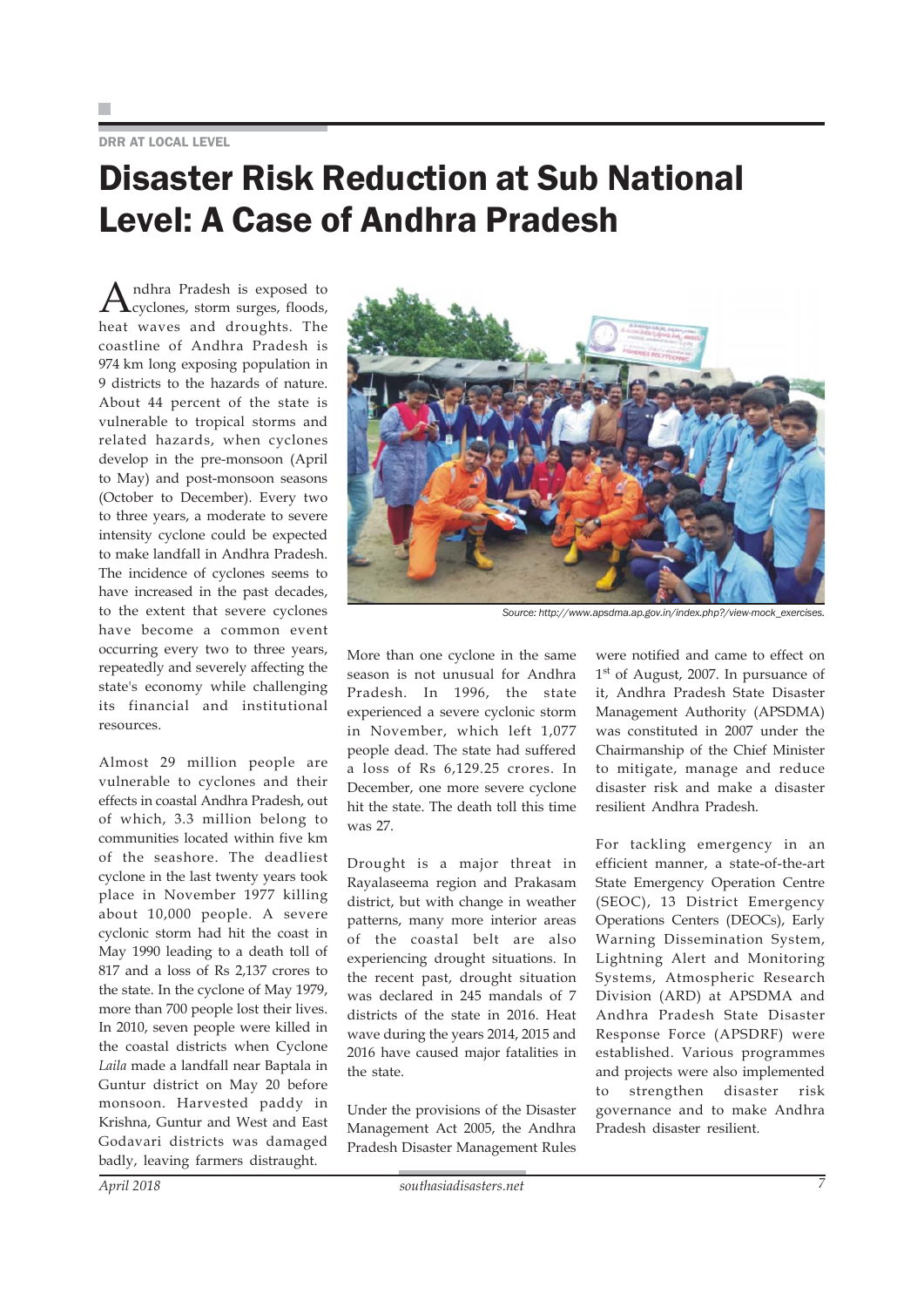In addition to the above innovative programmes, the department has conducted more than 50 National, State, Regional, District and Village level programmes during year of 2017-2018 covering more than 11,900

participants. The programmes ranged from trainings, mockdrills and exercises to meetings, conferences and workshops throughout the state on various topics so as to build the capacity of the state to mitigate and manage disasters.  $\blacksquare$ 

**– Mr. Ashwin Lingaiah,** Capacity Building Officer, APSDMA, Guntur, Andhra Pradesh

|  | The following provide a glimpse of some of the innovative initiatives taken up by APSDMA: |  |
|--|-------------------------------------------------------------------------------------------|--|
|  |                                                                                           |  |

| <b>Lightning Alert System</b>                                                                              | The state-of-the-art lightening alerting system set up in the SEOC has a<br>detailed operating procedure to monitor effectively and warn in advance<br>regarding thunderstorms and lightening. Once a lightening has happened,<br>within 5 minutes an e-mail notification is received which initiates the in-<br>depth observation and close monitoring of the activity through a<br>visualization tool on screen. Real-time text messages are sent to the mobile<br>phones in the identified lightening locations through the system.                                                                                                                                                                                                                       |
|------------------------------------------------------------------------------------------------------------|--------------------------------------------------------------------------------------------------------------------------------------------------------------------------------------------------------------------------------------------------------------------------------------------------------------------------------------------------------------------------------------------------------------------------------------------------------------------------------------------------------------------------------------------------------------------------------------------------------------------------------------------------------------------------------------------------------------------------------------------------------------|
| <b>Early Warning Dissemination</b><br><b>Systems</b>                                                       | Under this project, advance warning alerts are to be given to the public<br>who are residing in the areas that are likely to be affected by disasters.<br>Electronic equipment's like routers, servers, digital mobile radios, work<br>stations, satellite phones, electronic sirens etc. are being installed in SEOC,<br>DEOCs and MEOCs.                                                                                                                                                                                                                                                                                                                                                                                                                   |
| <b>Mass Messaging System</b>                                                                               | SMS and Voice Alerts are sent to all people living in an area likely to be<br>effected by disaster. This is called LBAS (Location Based Alert System).                                                                                                                                                                                                                                                                                                                                                                                                                                                                                                                                                                                                       |
| <b>District Emergency Operation</b><br>Centre (DEOC)                                                       | District Emergency Operation Centers are established in nine coastal<br>Districts of Andhra Pradesh. The DEOCs will work under the direct<br>supervision of the SEOC for all works related to disaster management.                                                                                                                                                                                                                                                                                                                                                                                                                                                                                                                                           |
| <b>Mandal Emergency Operation</b><br>Centre (MEOC)                                                         | MEOCs are being established in all the 77 Mandals of nine coastal districts.<br>At each MEOC 30 meter tower will be erected to house the DMR Antenna.                                                                                                                                                                                                                                                                                                                                                                                                                                                                                                                                                                                                        |
| <b>Mass Alerting Facilities</b>                                                                            | Multi Purpose Cyclone Shelter: There are 138 MPCS which house the alert<br>sirens on top of the building. These sirens are used to fore warn the<br>nearby population of any impending disaster. The public will take shelter<br>inside the MPCS during hazard situations.<br>Fish Landing Centers (FLC): 16 numbers of FLC have been identified and<br>each FLC has 30 meter tower for DMR connectivity. Through DMR, fixed<br>station communication can be established with analog VHF sets being<br>used by fisherman in high seas.<br>Tourist Locations: Ten number of tourist location (sea beaches) have been<br>identified for early warning dissemination. Alert sirens are installed at<br>these places to fore warn the tourist about any hazards. |
| <b>Establishment of Andhra</b><br><b>Pradesh Disaster Research</b><br>Centre with Geospatial<br>Laboratory | The APDRC is designed to act as the centralized facility in Andhra Pradesh<br>to carry out all disaster management related Geo-spatial services in the<br>State. The back bone of the APDRC would be advanced Geo-spatial<br>functionalities and analytical capabilities.                                                                                                                                                                                                                                                                                                                                                                                                                                                                                    |
| <b>Capacity Building Tool</b>                                                                              | The APSDMA has developed an online platform for integrating capacity<br>building initiative in the state. The web based capacity building tool<br>aggregates and compiles training programs/workshops/courses offered<br>by state level agencies as well as national level agencies.                                                                                                                                                                                                                                                                                                                                                                                                                                                                         |
| <b>Chemical Emergency</b><br><b>Management Platform</b>                                                    | A platform for MAH Units, Response Forces and State Dept. to monitor,<br>assess and compile the information regarding hazardous Chemicals used<br>in specific industries and to have a holistic workable database of the same.                                                                                                                                                                                                                                                                                                                                                                                                                                                                                                                               |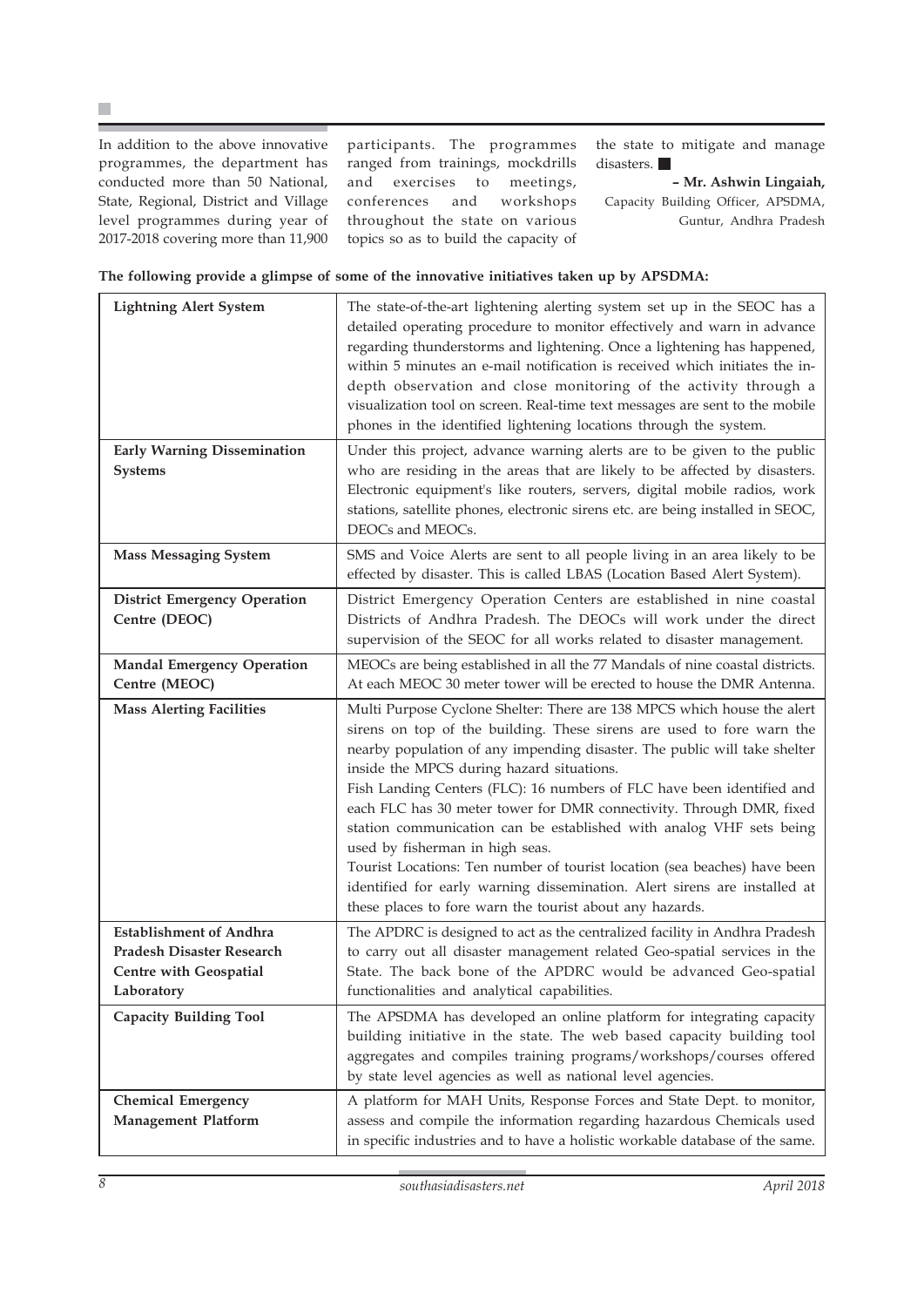## GOVERNANCE AND DRR

## Disaster Management Planning in Andhra Pradesh

India, with its unique geographical<br>position, is vulnerable to various position, is vulnerable to various natural hazards and disaster management is a very critical aspect for governments at all levels. In the aftermath of severe disaster experiences of Odisha Super Cyclone, Bhuj Earthquake; and more particularly, the 2004 Tsunami, Government of India in 2005 enacted the Disaster Management Act (DM Act). It provided a guideline on disaster management and general

standards to be followed by every district and state around the country, including the framework for the DDMP's preparation.

The State of Andhra Pradesh is located in the Southern peninsula of India, with a wide variety of physiographic features ranging from high hills, plains and coastal and deltaic environment. This wide natural and environmental scene has made Andhra Pradesh a multi hazard

prone state, exposed to many natural and human made hazards. Andhra Pradesh is specially affected by cyclones due to storms with high surges along with high wind speeds. To a lower extent, it's prone to tsunamis and torrential rainfall and high winds, which facilitate the occurrence of floods in some areas, causing immense loss of life, assets and livelihood. Several manmade disasters (including chemical industrial disasters) have also



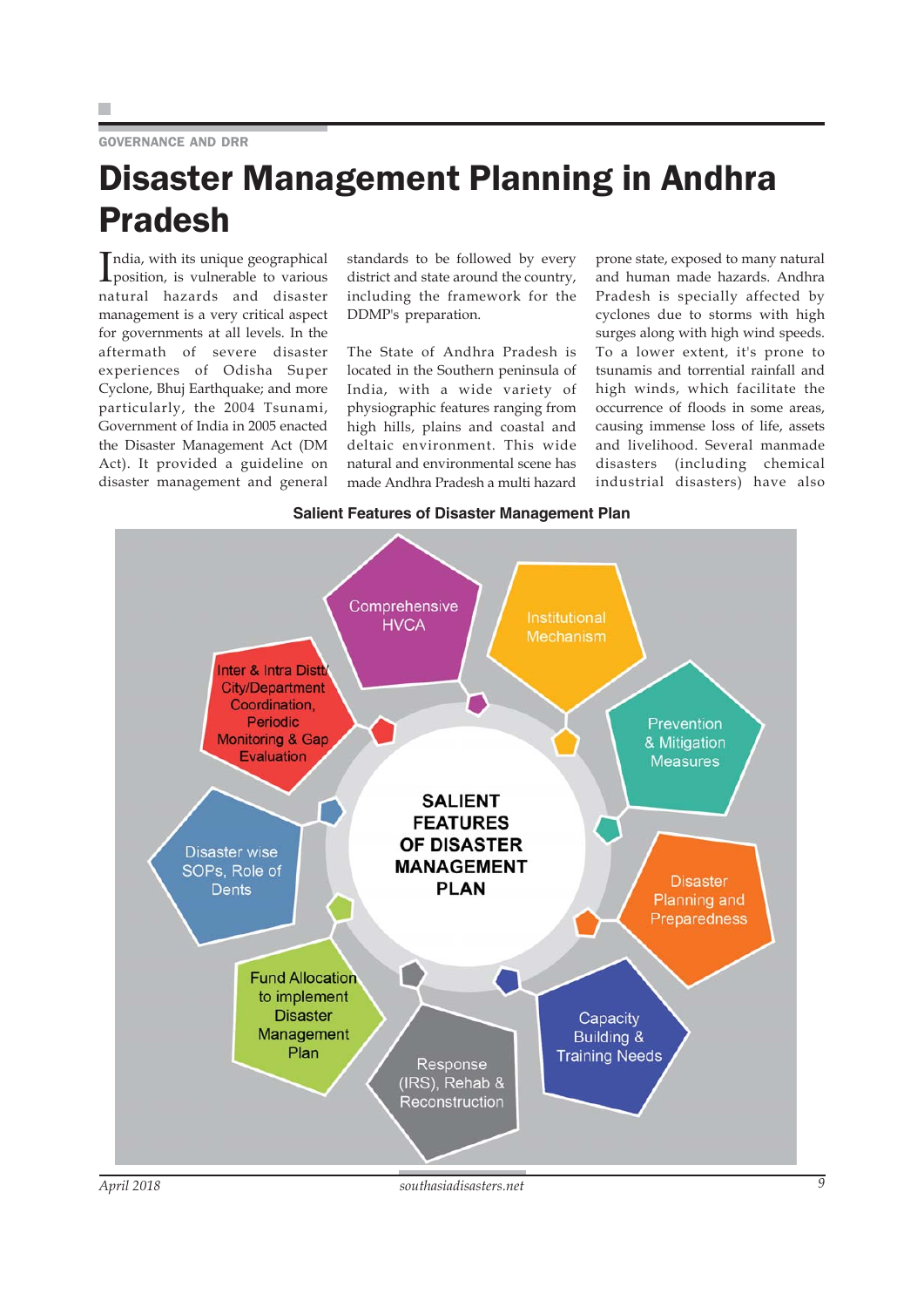occurred in Andhra Pradesh, which has posed the state to additional vulnerabilities.

Action is required not only from actors at the national level. As importantly, the districts & states have to work towards disaster resilience building and the local community must be aware of the hazards it is prone to, the potential impacts it is exposed to, and how to mitigate, prevent, and deal with natural disasters. As per Section 31 of the Disaster Management Act, 2005 (DM Act), Disaster Management Authority (DMA) at each level in the country shall prepare District Disaster Management Plans (DDMPs), City Disaster Management Plans (CDMPs) and Departmental Disaster Management Plan (DMPs) which is to be approved by State Disaster Management Authority (SDMA). It is to be reviewed and updated annually. The DM Act further provides that DDMP shall, inter-alia, include areas in the district vulnerable to different forms of disasters; measures to be taken for prevention, mitigation, capacitybuilding and preparedness. The DDMP shall also include response plans and procedures, in the event of a disaster providing for allocation of responsibilities to the Departments of the Government at all levels for prompt response to disaster and relief thereof; procurement of essential resources; establishment of communication links; and the dissemination of information to the public to respond to any threatening disaster situation or disaster' (NDMA).

Government of Andhra Pradesh established State Disaster Management Authority (SDMA) in 2007 and promulgated DM Rules and also constituted DDMAs and SEC at State level. The Government has initiated various Capacity Building and mitigation measures with the help of International agencies and

multi lateral organizations like World Bank.

United Nation Development Programme (UNDP) with Government of Andhra Pradesh and Andhra Pradesh State Disaster Management Authority took up initiative in partnership of All India Disaster Mitigation Institute (AIDMI) for formulation of 13 District Disaster Management Plans, 11 City Disaster Management Plans and 17 Departmental Disaster Management.

For the development of the disaster management plan, it was important to differentiate a natural phenomenon from a disaster: "A physical event, such as an earthquake, that does not affect human beings is a natural phenomenon, but not a natural hazard. A hazardous event that causes unacceptably large numbers of fatalities and/or overwhelming property damage is a natural disaster". The spectrum between a natural phenomenon and a natural disaster was mapped and which was connected to the socio and economic systems within a region. The lower the development indicators, the more vulnerable it is. Therefore, the Disaster Management plan covers all account for tangible and intangible, structural and non-structural elements at all level, linking disaster risk reduction to the development plans and projects. This has helped to address the vulnerabilities in its all forms and ensure that the district/city/department is resilient to natural disasters. Besides that, in order to prepare the DMPs proper focused was given to engage the local actors through participatory.

The following are the essential components of DMPs, which were encompassed in the formulation process:

1. As the entire project is premised upon making DMPs through inclusive, community-centred and responsive to the needs of vulnerable groups, the DMPs make sure the inclusion of the concerns of the marginalised groups, in particular women, dalits, children, minorities and other disadvantaged groups and their vulnerabilities.

- 2. Appropriate measures are needed to be taken, for prevention and mitigation of disaster, by the departments at state level, at the district level and at local authorities.
- 3. The capacity building and preparedness measures are required to be taken by the Departments at state level, at the district level and at local authorities.
- 4. The response plans and procedures in the event of a disaster, providing for- allocation of responsibilities to the Departments; prompt response to disasters and relief thereof; procurement of essential resources; establishment of communication links and dissemination of information to the public.
- 5. Strengthening early warning system for different disasters.
- 6. Inclusion of key Flagship Programmes/development schemes into the DMP such as employment generation schemes, micro irrigation projects that could increase the agricultural output, Skill Development Initiative Scheme, Women and Child Development Schemes, Schemes for Disabled and old aged people, etc.
- 7. Linkages of DMP with Development Plan.
- 8. Environmental aspects such as climatic conditions, eco-systems etc. should also be looked at and included into the plans.

**– Mr. Nagendra Biyani,** Joint Director, Municipal Administration and Urban Development Department, Hyderabad, Government of Andhra Pradesh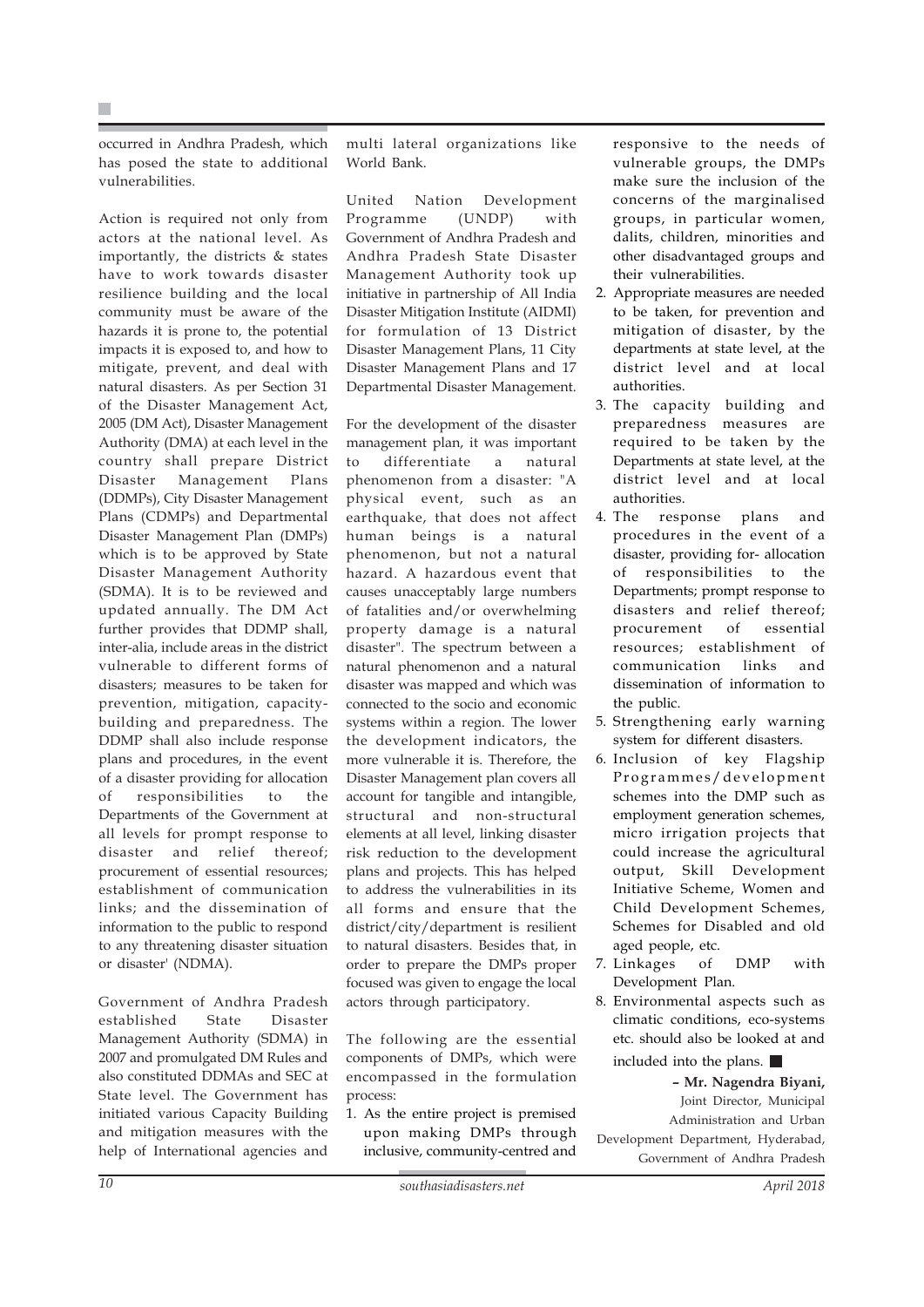## CHILDREN AND DRR

## Implementing School Safety and Hygiene (SUCCESS)

The Indian state of Andhra Pradesh (especially its coastal districts) is extremely fragile and vulnerable to hazards like recurring cyclones, storm surges, floods and droughts. In the past 42 years, there may not have been a single year in which the state did not experience any hazard. These hazards have become disasters due to their adverse impacts on child survival, growth and development and child protection. Children are physically and emotionally vulnerable compared to the adverse impacts of disasters than adults. Due of their vulnerabilities, they need special protection and support in times of disasters and emergencies. The best way to reduce children's vulnerabilities is to prepare them with knowledge and skills to protect themselves and other children.

In this context, the combination of Disaster Risk Reduction (DRR) with school safety is considered to offer an effective strategic intervention. DRR is a systematic approach to identifying, assessing and reducing risks of all kinds associated with disasters. Thus, DRR activities focus largely on preparedness, prevention and mitigation. School safety aims to empower and enable children to mitigate the adverse impacts of disasters and strengthen the resilience of their schools.

The SUCCESS programme was initiated in Andhra Pradesh for the first time in April 2016 in collaboration and support with UNICEF. It was a pilot program for a period of 12 months (1 year). The program was implemented by five network partners of CADME through the Department of Education, Government of Andhra Pradesh and funded by UNICEF Andhra Pradesh. The program was initiated in 300 government schools in 16 mandals (Blocks) in 4 coastal districts namely Nellore, Prakasam, East Godavari



and Srikakulam in Andhra Pradesh, covering about 39,000 children. The key achievements of the program include:

- Ensuring that 39000 school children are equipped with knowledge on school safety and hygiene measures.
- Bring school safety and hygiene measures to 60% schools in the project area.
- Trained 1200 man power on comprehensive school safety and hygiene measures in project districts.

## **The major stages of the program consists of the following interventions:**

- 1. Orientation and exposure for the core team & Officials from education Department.
- 2. Training and orientation of core group members of project staff
- 3. Identification of vulnerable and disaster prone schools.
- 4. Sensitization of personnel from education dept. & identification FPT & HMS.
- 5. Orientation and awareness creation among school children.
- 6. Formation & strengthening of School Disaster Management Committees.
- 7. Consultations at District level with Officials of line Departments.
- 8. Hazard hunt-identification of risks and vulnerabilities and development of School safety Plan.

9. Training and orientation for stakeholders and service providers at community levels. 10. Awareness generation through

celebration of special events.

11. Review and monitoring.

This project was conceived with the underlying belief that the enormous capacity and resources of the education department and line departments as well as village level stakeholders can deliver better results with small but critical interventions. Forming and strengthening of core committee for implementing comprehensive school safety program at various levels would increase the education department attention on school safety and provides a space / opportunity to drive the key messages of behavioural transformation to a large number of people on community resilience as well. Under the program, children play leading roles in their schools and communities to reduce the negative impacts of disasters, through meaningful participation to promote a culture of safety and resilience. The program was implemented through an integrated approach using a DRR and School safety framework.

> **– Mr. Guru Dutt,** Convener, Coastal Area Disaster Mitigation Efforts, Andhra Pradesh